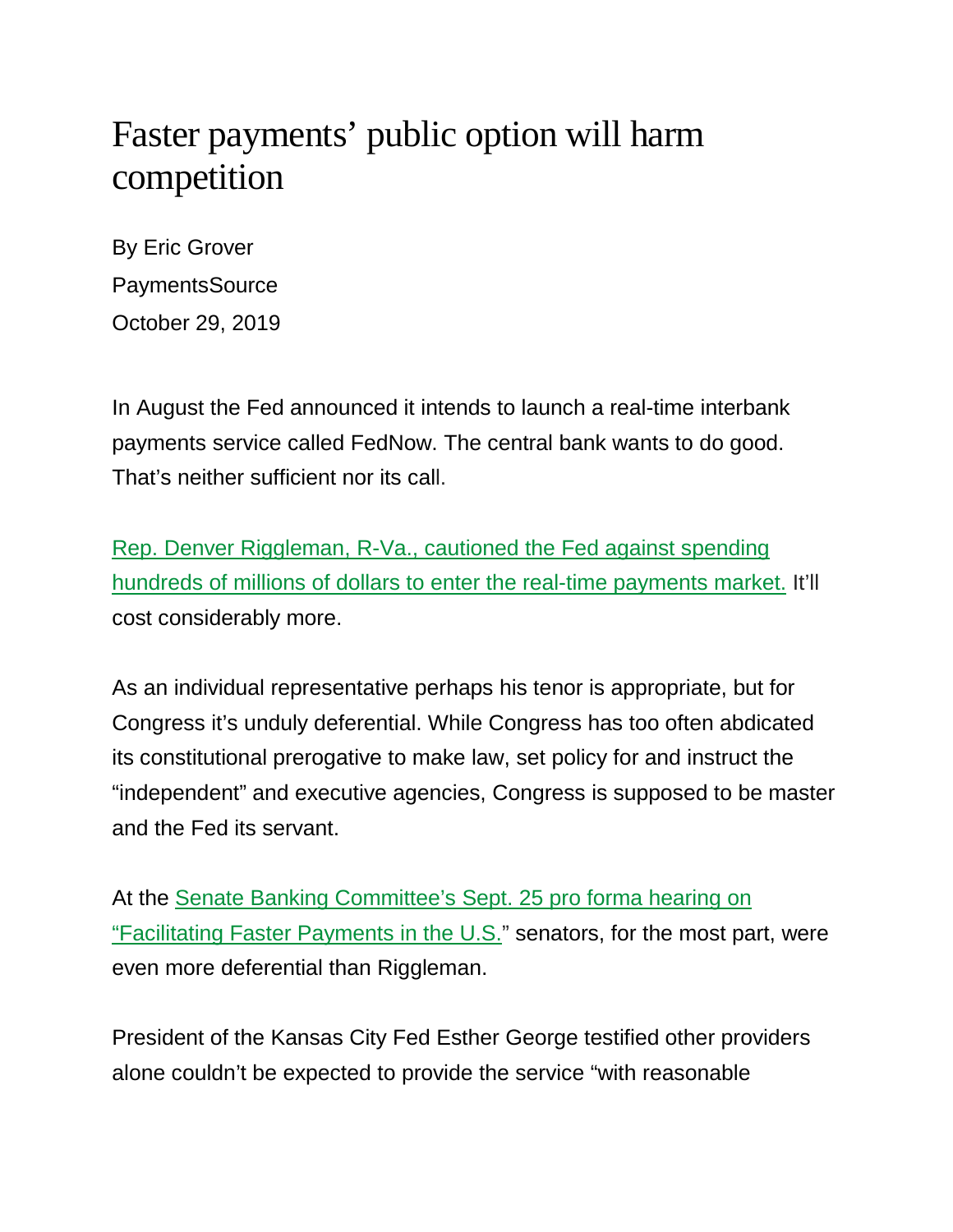effectiveness, scope and equity," there was "a clear public benefit," and the Fed would fully recover its cost "over the long run." When gently pressed on the need for FedNow she insisted rural and community banks could only be well served by the Fed. Hiding behind the skirts of politically sympathetic community banks is a time-honored practice in Washington.

Senators and witnesses extolled competition, and, with big banks' cooperative processor [The Clearing House](https://www.theclearinghouse.org/) in mind, worried about centralization and concentration of power. Ranking member Senator Sherrod Brown, D-Ohio, vilified big banks. The ultimate concentration of power in the financial system, however, isn't TCH or dastardly large banks. It's the Fed.

In contrast, Senator John Kennedy, R-La., asked why the Fed should spend taxpayer dollars to compete with the private sector and suggested FedNow advocates "just wanted to expand government."

Former FDIC Chair Sheila Bair contended the payments system is a "public utility" and was keen for the central bank to expand its role. But, where practicable, America has long preferred robust private-sector competition over public utilities exempt from antitrust law. In retail electronic payments, government has never played a significant role. Competing networks like Visa, Mastercard, American Express, PayPal, Discover, Star and NYCE deliver enormous value, relentless innovation and near-ubiquitous access. TCH has been an interbank processor since 1853.

The Fed used its bully pulpit to socialize the value of faster interbank payments and encourage the private sector to enter the market. TCH took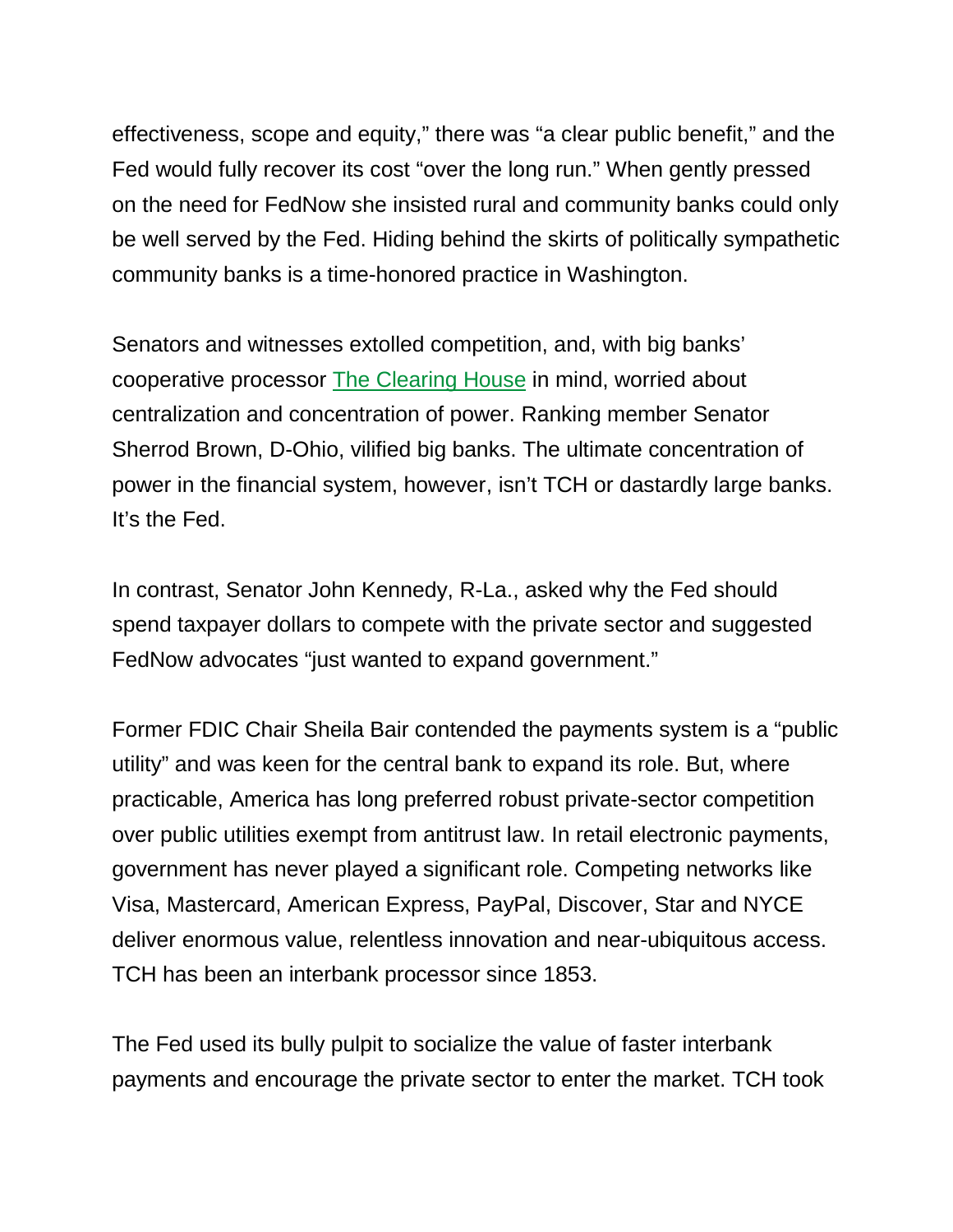the challenge and spent \$1 billion building a real-time-payments system, launched in 2017. A single provider, however, would be a bad outcome. The only thing worse would be no supplier. Indeed the most compelling [rationale for the central bank entering the instant-interbank payments](https://www.americanbanker.com/opinion/real-time-payments-needs-more-competition)  [market would be to ensure there wasn't a monopoly.](https://www.americanbanker.com/opinion/real-time-payments-needs-more-competition) If you define a market narrowly enough you can always conjure a monopoly.

However, in addition to TCH, there are a handful of competing real-time interbank payment systems.

Leveraging their card-delivery systems, marquee networks Mastercard and Visa, and processing behemoths FIS and Fiserv, serve the market. Mastercard and Visa in particular could be more formidable fasterpayments competitors. Directly or indirectly they reach virtually every DDA in America. Moreover, Mastercard owns the U.K.'s faster interbank payments system Vocalink and is selling the service worldwide. Bank cooperative Early Warning Systems' Zelle too provides instant interbank payments. All have ample technical prowess and existing networks. As competitors they would likely enhance their services, ensuring universal access and providing value continuously market to market.

A whiff of competition works wonders. Cryptocurrency phenom Ripple's nascent cross-border payments challenge forced Swift to up its game. Ripple could as well turn its sights to the U.S. market.

Riggleman rightly notes there's a patent conflict of interest in the Fed competing with entities it supervises and regulates. He fails to note that's been an issue for decades with the central bank's ACH and Fedwire